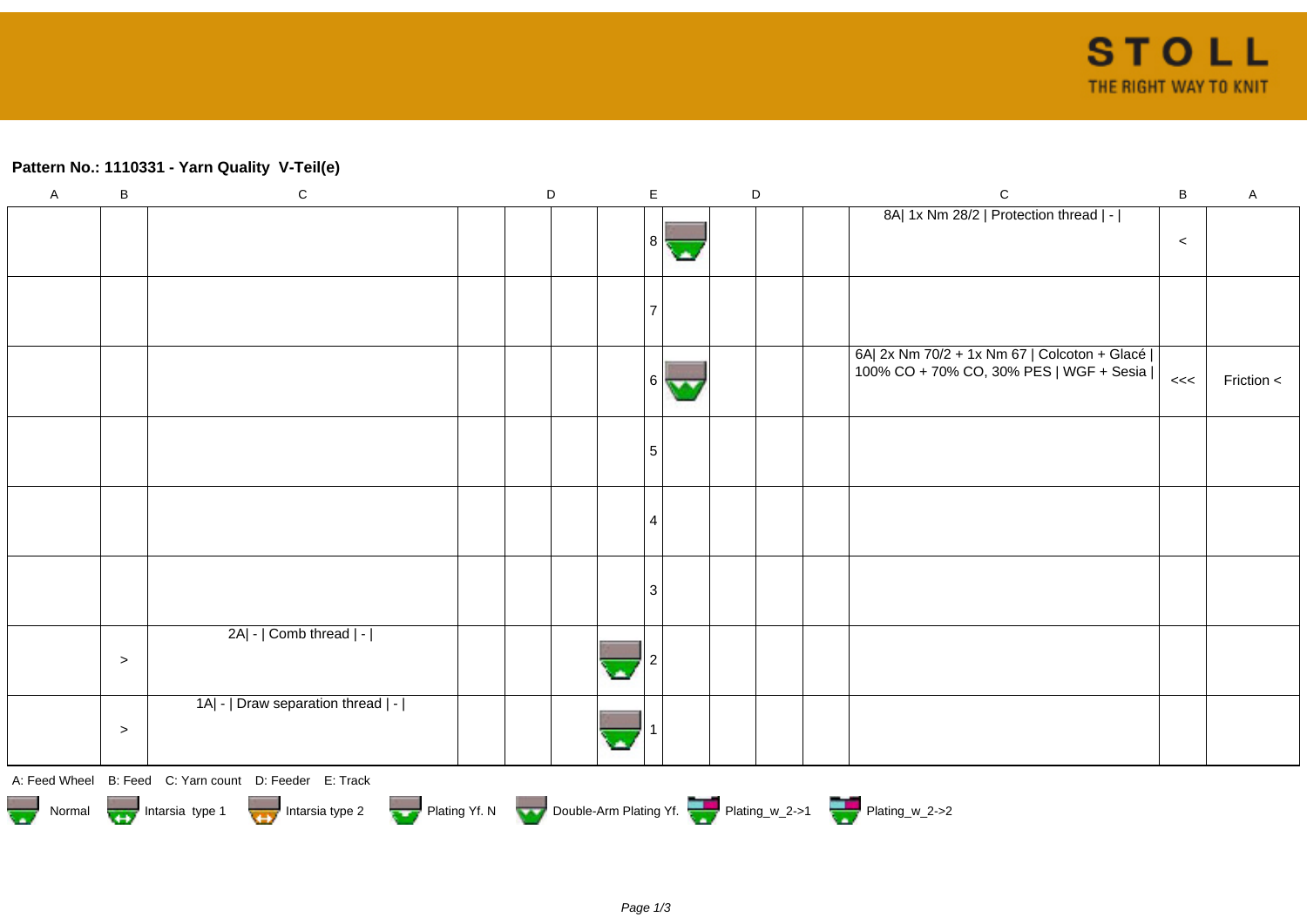## **Pattern No.: 1110331 - Yarn Quality R-Teil(e)**

| $\boldsymbol{\mathsf{A}}$ | $\sf B$ | ${\bf C}$                                                                                  | $\mathsf D$ | $\mathsf E$    |   | $\mathsf D$ | $\mathsf{C}$                                                                              | $\mathsf B$ | $\mathsf A$  |
|---------------------------|---------|--------------------------------------------------------------------------------------------|-------------|----------------|---|-------------|-------------------------------------------------------------------------------------------|-------------|--------------|
|                           |         |                                                                                            |             | 8 <sup>1</sup> |   |             | 8A  1x Nm 28/2   Protection thread   -                                                    | $\,<$       |              |
|                           |         |                                                                                            |             |                |   |             |                                                                                           |             |              |
|                           |         |                                                                                            |             |                |   |             |                                                                                           |             |              |
|                           |         |                                                                                            |             |                |   |             |                                                                                           |             |              |
|                           |         |                                                                                            |             |                | 6 |             | 6A  2x Nm 70/2 + 1x Nm 67   Colcoton + Glacé  <br>100% CO + 70% CO, 30% PES   WGF + Sesia | <<          | Friction $<$ |
|                           |         |                                                                                            |             | 5              |   |             |                                                                                           |             |              |
|                           |         |                                                                                            |             |                |   |             |                                                                                           |             |              |
|                           |         |                                                                                            |             | 4              |   |             |                                                                                           |             |              |
|                           |         |                                                                                            |             | 3              |   |             |                                                                                           |             |              |
|                           |         | 2A  -   Comb thread   -                                                                    |             |                |   |             |                                                                                           |             |              |
|                           | $\,>$   |                                                                                            |             |                |   |             |                                                                                           |             |              |
|                           |         | 1A  -   Draw separation thread   -                                                         |             |                |   |             |                                                                                           |             |              |
|                           | $\,>$   |                                                                                            |             |                |   |             |                                                                                           |             |              |
|                           |         | A: Feed Wheel B: Feed C: Yarn count D: Feeder E: Track                                     |             |                |   |             |                                                                                           |             |              |
|                           |         | Normal Montain States Intersia type 1 Intersia type 2 Plating Yf. N Double-Arm Plating Yf. |             |                |   |             |                                                                                           |             |              |